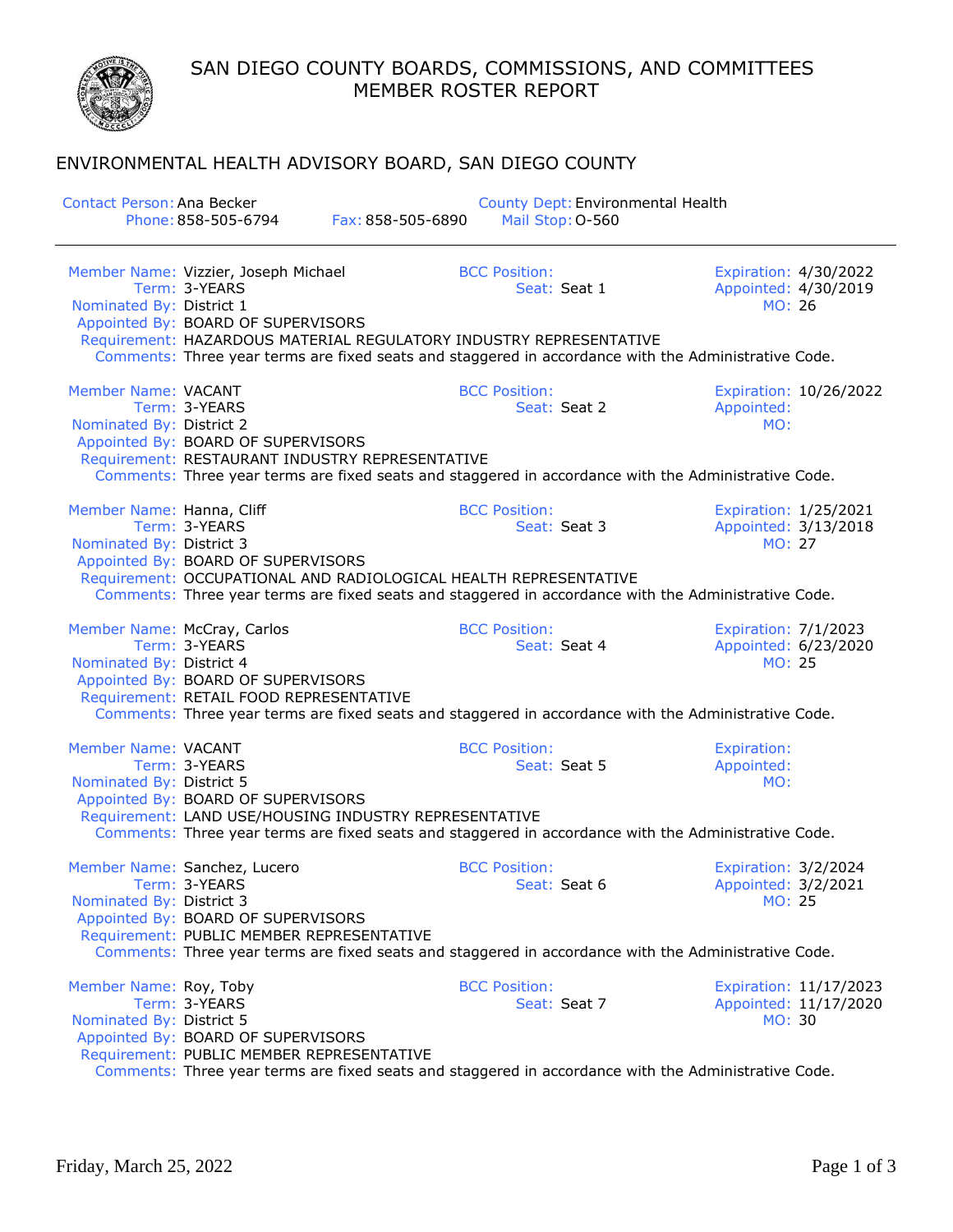SAN DIEGO COUNTY BOARDS, COMMISSIONS, AND COMMITTEES MEMBER ROSTER REPORT



| Nominated By: District 2                               | Member Name: Moulton, Michael<br>Term: 3-YEARS                                                                                                                                                                                                                                     | <b>BCC Position:</b><br>Seat: Seat 8  | Expiration: 3/2/2024<br>Appointed: 3/2/2021<br>MO: 25  |                                                |
|--------------------------------------------------------|------------------------------------------------------------------------------------------------------------------------------------------------------------------------------------------------------------------------------------------------------------------------------------|---------------------------------------|--------------------------------------------------------|------------------------------------------------|
|                                                        | Appointed By: BOARD OF SUPERVISORS<br>Requirement: PUBLIC SAFETY REPRESENTATIVE                                                                                                                                                                                                    |                                       |                                                        |                                                |
|                                                        | Comments: Three year terms are fixed seats and staggered in accordance with the Administrative Code.                                                                                                                                                                               |                                       |                                                        |                                                |
| Member Name: Conner, Jesse<br>Nominated By: District 4 | Term: 3-YEARS<br>Appointed By: BOARD OF SUPERVISORS                                                                                                                                                                                                                                | <b>BCC Position:</b><br>Seat: Seat 9  | MO: 17                                                 | Expiration: 6/29/2024<br>Appointed: 6/29/2021  |
|                                                        | Requirement: PUBLIC SAFETY REPRESENTATIVE<br>Comments: Three year terms are fixed seats and staggered in accordance with the Administrative Code.                                                                                                                                  |                                       |                                                        |                                                |
| Member Name: Allen, Joseph<br>Nominated By: District 1 | Term: 3-YEARS<br>Appointed By: BOARD OF SUPERVISORS                                                                                                                                                                                                                                | <b>BCC Position:</b><br>Seat: Seat 10 | MO:                                                    | Expiration: 7/24/2021<br>Appointed: 7/24/2018  |
|                                                        | Requirement: COMMUNITY ENVIRONMENTAL ORGANIZATION REPRESENTATIVE<br>Comments: Three year terms are fixed seats and staggered in accordance with the Administrative Code.                                                                                                           |                                       |                                                        |                                                |
| Member Name: Roff, Douglas                             | Term: 3-YEARS<br>Nominated By: DEPARTMENT OF ENVIRONMENTAL HEALTH, DIRECTOR<br>Appointed By: BOARD OF SUPERVISORS                                                                                                                                                                  | <b>BCC Position:</b><br>Seat: Seat 11 | Expiration: 7/10/2021<br>Appointed: 7/9/2019<br>MO: 12 |                                                |
|                                                        | Requirement: WATER QUALITY/LIQUID WASTE DISPOSAL REPRESENTATIVE<br>Comments: Three year terms are fixed seats and staggered in accordance with the Administrative Code.                                                                                                            |                                       |                                                        |                                                |
| Member Name: Cantrell, Lee                             | Term: 3-YEARS<br>Nominated By: DEPARTMENT OF ENVIRONMENTAL HEALTH, DIRECTOR<br>Appointed By: BOARD OF SUPERVISORS<br>Requirement: TOXICOLOGIST REPRESENTATIVE<br>Comments: Three year terms are fixed seats and staggered in accordance with the Administrative Code.              | <b>BCC Position:</b><br>Seat: Seat 12 | MO: 16                                                 | Expiration: 3/22/2023<br>Appointed: 10/13/2020 |
| Member Name: Heifetz, Ruth                             | Term: 3-YEARS<br>Nominated By: DEPARTMENT OF ENVIRONMENTAL HEALTH, DIRECTOR<br>Appointed By: BOARD OF SUPERVISORS<br>Requirement: EPIDEMIOLOGIST REPRESENTATIVE<br>Comments: Three year terms are fixed seats and staggered in accordance with the Administrative Code.            | <b>BCC Position:</b><br>Seat: Seat 13 | Appointed: 7/9/2019<br>MO: 12                          | Expiration: 6/30/2022                          |
| Member Name: Vinje, Malcolm                            | Term: 3-YEARS<br>Nominated By: DEPARTMENT OF ENVIRONMENTAL HEALTH, DIRECTOR<br>Appointed By: BOARD OF SUPERVISORS<br>Requirement: LAND USE/HOUSING INDUSTRY REPRESENTATIVE<br>Comments: Three year terms are fixed seats and staggered in accordance with the Administrative Code. | <b>BCC Position:</b><br>Seat: Seat 14 | Expiration: 6/30/2022<br>Appointed: 7/9/2019<br>MO: 12 |                                                |
| Member Name: Kellum, David                             | Term: 3-YEARS<br>Nominated By: DEPARTMENT OF ENVIRONMENTAL HEALTH, DIRECTOR<br>Appointed By: BOARD OF SUPERVISORS<br>Requirement: VECTORBORNE DISEASE EXPERT<br>Comments: Three year terms are fixed seats and staggered in accordance with the Administrative Code.               | <b>BCC Position:</b><br>Seat: Seat 15 | MO: 30                                                 | Expiration: 11/3/2023<br>Appointed: 11/17/2020 |